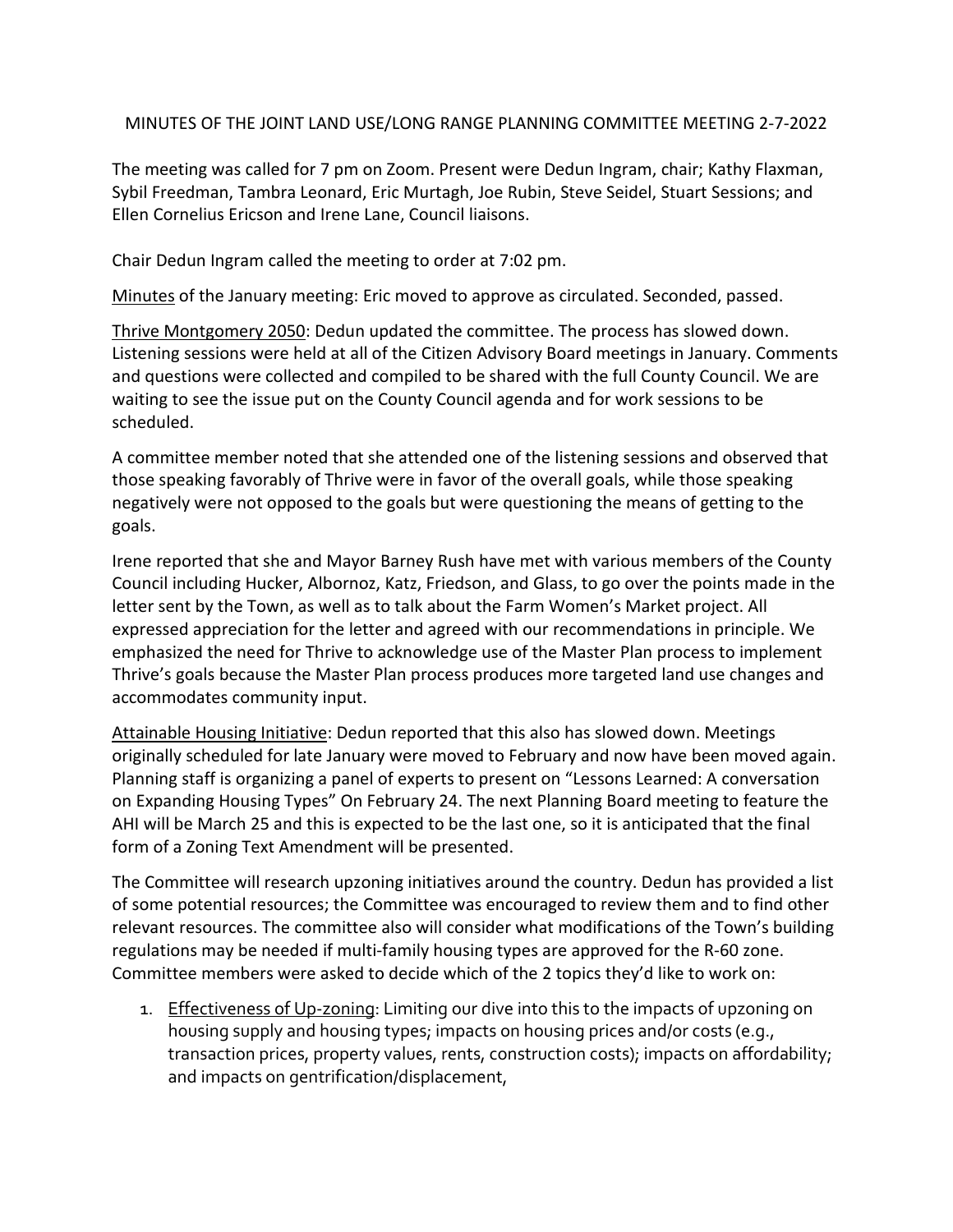2. Building Code Best Practices for Converting Single-Family Neighborhoods to Multi-Family Housing: Work on this topic would be limited to considering what changes we might want to make to the Town building regulations (setbacks, height, FAR, lot coverage, parking, impervious surfaces, etc.), the Town's stormwater regulations, and the Town's tree canopy regulations if the county changes the zoning code to allow multi-family housing in our neighborhood. The goal being to recommend changes that would minimize disruption for residents next door to a home that is going to become a duplex, triplex, quadplex, etc. Examining building regulations that other communities have adopted may help us develop the recommendations.

Stuart will develop a template that can be used to plug in relevant information pulled from the upzoning studies. We'll develop a template for the second topic as well.

Keeping residents informed: Updates on Thrive and AHI were pulled from the weekly Town updates because very little has happened on these fronts recently. One resident as asked for updates, possibly in the form of an online session. Irene offered to put together a 30-minute info session/Q&A and has reached out to the resident. Some committee members thought that at some point, residents would appreciate a live presentation with a Q&A. We decided to do this after we get a timetable for Thrive.

Planning Board and procedures: County Council President Albornoz sent Planning Board Chair Anderson a letter chiding the Planning Board for violating ethics procedures, including: 1) no lobbyists have been registered with the Planning Board as required, 2) the Development Review Committee has not provided information to the public about how to view its virtual meetings, and 3) review of amendments to approved plans was being placed on the Planning board's Consent agenda which didn't allow for public comment as required by zoning law. In response to the letter, there is an item on the Feb. 10 Planning Board agenda for review of Revised Rules of Procedure. However, it's very difficult to determine the changes being proposed because the revised rules were not "red-lined".

Farm Women's Market project: The draft Capital Improvement Project (CIP) budget does not include the expected allocation for this project. An amendment to the CIP is possible. There will be a County Council meeting on February 9 at which Mayor Rush will testify. The Bethesda Implementation Advisory Committee and other Chevy Chase communities have written in support of the park creation. If the county does not find the entire \$17 million; perhaps we can reach out to foundations for some of the money. Final cost estimates are still not known – e.g., the number of parking spaces has still not been finalized. EYA Bernstein wants to break ground in Fall 2023 and would like to have assurances with respect to funding; if not a go, they have a very different plan.

Accessory Dwelling Units: Dedun reported that it seems unlikely that The Accessory Dwelling Units (ADUs)bill that is to be introduced in the state legislature will pass in its current form. If passed, the bill would allow ADUs in all single-family neighborhoods by right which is already the case for the Town and Montgomery County. The bill in its current form is problematic from the Town's viewpoint because it would mandate there be no rear or side setback requirements